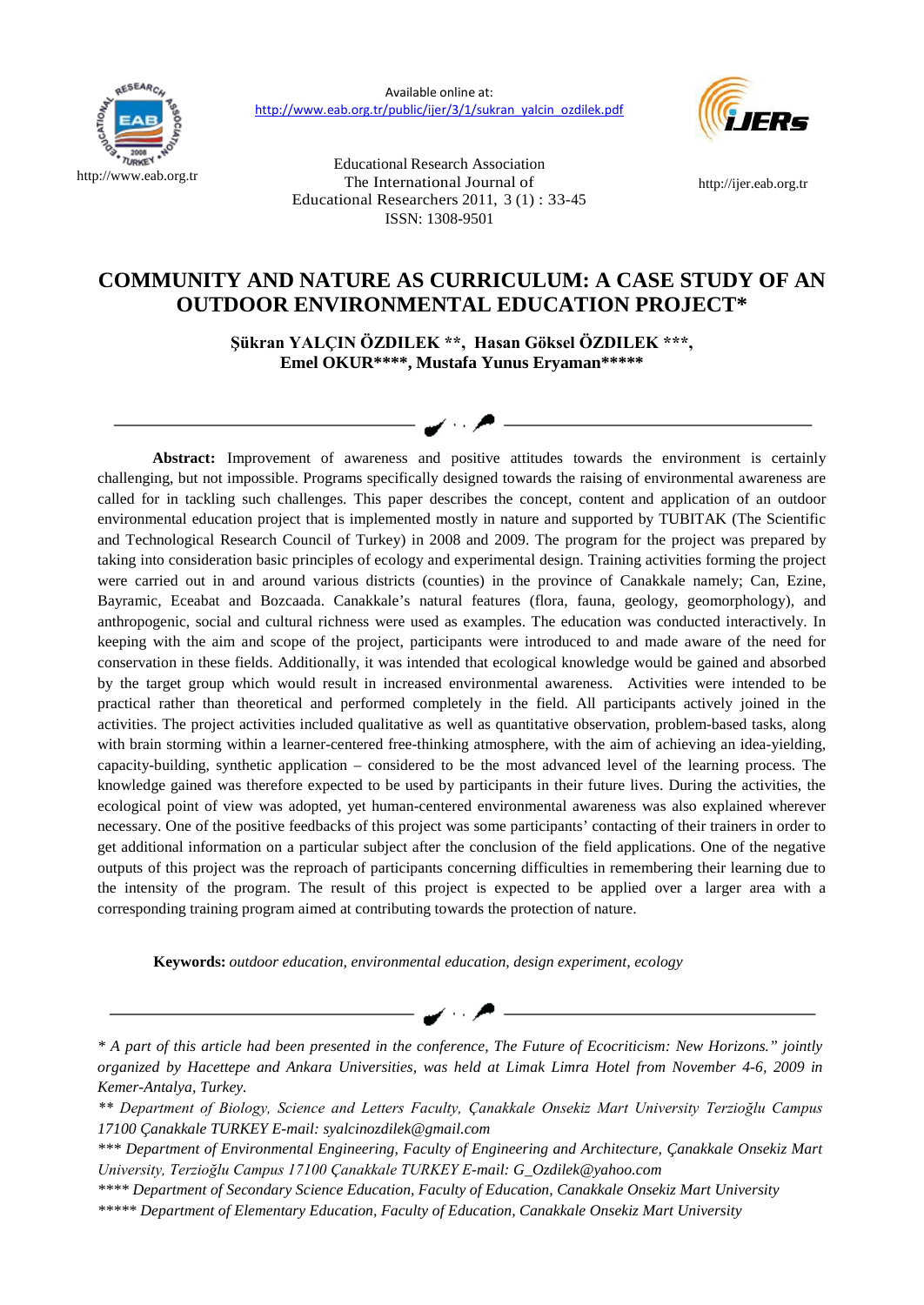### **1. INTRODUCTION**

Humanity, having the right to live in a healthy environment, continually requires adequate living conditions. However, human dominance over all other species and their addiction to shaping the land they occupy remains a fact of nature (Wang and vom Hofe, 2007). This manipulation of the environment in order to possess better life support systems and to benefit from various products and services makes for the perfect excuse in humans' avoidance of responsibility for the protection of nature on a day-to-day basis (Heilman, 2005). Therefore, people have an immediate urgent responsibility to convey most, if not all, natural sources to future generations by conserving and using them effectively instead of completely destroying, irreversibly harming or uninterruptedly abusing them. All the representatives of natural ecosystems including elements of flora, fauna, water, air, soil, etc., must be protected for the present and future human populations on earth. In other words we have to protect the natural environment to be able to realize a sustainable future. UNESCO's 1977 Tbilisi Declaration is a document which specifically emphasizes the need to address environmental education at all ages, and all levels in order to tackle this complexity of human nature's interaction with the environment. By the 1992 Earth Summit's adoption of Agenda 21, even the term "environmental education" would be renamed as "education for sustainable development" and "education for a sustainable future" in an attempt at addressing this new reality (Tilbury, 1995). Many countries developed policies with a consideration to this need of change in environmental education. In Turkey, primary school (Ministry of Education, 2011a) and secondary school programs (Ministry of Education, 2011b) were reorganized based on a constructivist approach emphasizing the importance of environmental education for a sustainable future. The Scientific and Technological Research Council of Turkey (TUBITAK) has also joined in supporting a number of projects on outdoor education intended for adults.

There are three perspectives to environmental education; education about  $\pi$  in  $\pi$  for environment (Tilbury, 1995). Education 'about' environment especially includes environmental education in schools, and aims to develop ecological and environmental understanding (Tilbury, 1995). However, turning theory into actual practice tends to occur only rarely (Okur et al, 2011; Nikel and Reid, 2006; Hama et al., 2006). Education 'in' environment focuses on learner-centered and experiential activities and aims to develop awareness towards the natural environment. Outdoor education is specific for this type of learning. Education 'for' environment aims to have holistic perspectives and (encourages active participation in solving environmental problems (Tilbury, 1995). Education in/ about environment is supported by governmental organizations (such as TUBITAK), along with several NGOs Turkey. The people use new education theory/ strategy/ method by integrating these three perspectives each other to achieve environmental education for sustainability. Hale (1986) remarked the value of fieldwork and drew attention to the advantages of using local environmental elements in designing field studies. Actually, according to Lave's situated learning theory (1988), learning is a function of activities, context, and culture in which it is situated. Practice in the environment occupies an important part in learning. The constructivist teaching/learning approaches, which allow the students to be more active in learning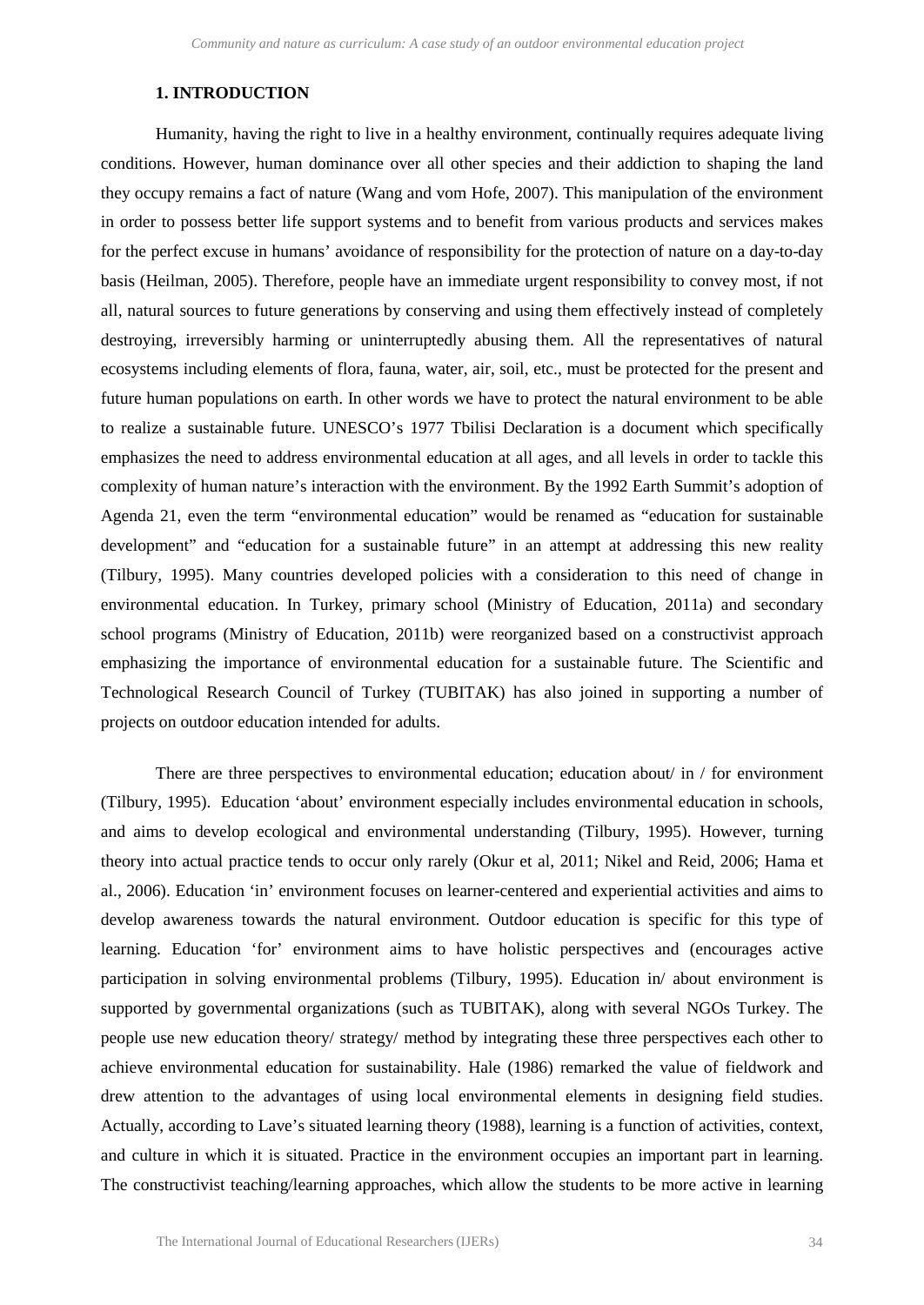processes, are recommended in teaching environmental relationships (Vance et al 1995). Therefore, the learner-centered strategies in local environmental conditions can be useful in improving the environmental awareness of teachers. The jeopardizing factors facing natural resources can be monitored easily if the structure, elements, and functions of ecosystems are carefully analyzed. This constitutes an approach which in not just philosophical, but problem-solving in its character as well – a most critical argument in pursuing its development further for the sake of enhancing environmental protection (Evans 1998).

There are much more research on environmental education. Rickinson (2006) for example is especially critical of these environmental researches, citing researchers' tendency to overlook "learning, process, and theory". For environmental learning to be an integral part of the researcher's life; Cobb et al (2003) offered "design experiments" to offset such challenges as being able to focus on what is actually thought instead of what learners learn, and to take into consideration what happened during the process rather than what learning outputs were more important. Design experiment is a methodology and looks at learning as "engineering". The researcher has a designed context and this context is entailed to test, revision, and successive iteration. Design experiments are expected to lead to the development of theories and contribute to the learning process (Cobb et al, 2003). We focused on learning and process in this research. As well as selecting the best teaching/learning methods, the contents of the program were also considered important. Moreover, there is a lack of literature dealing with actual content of ecology based outdoor environmental education programs in Turkey – which is hoped to serve as ample justification. TUBITAK has financially supported these education programs for the past ten years, and the contents of all previous environmental programs have been designed by the project coordinators. In this article, we intend to address the problem of a lack of proper description of program contents justifying their place in environmental education. The project description, which is supported by TUBITAK and implemented in 2008 and 2009, gives detailed explanations.

There were three aims in undertaking these projects. Firstly, to give participants a short yet effective introduction to Canakkale's geological, archeological, historical, and biological characteristics using a scientific approach. Secondly, to channel them towards thinking about the anthropological and environmental problems in the province of Canakkale, and thirdly, to try and develop in participants an environmentally- sound consciousness after widening their perceptions of an ecology-based sustainable environment. An additional purpose of this project was to construct a bridge between the public and academics. It is therefore hoped that the project was capable of providing a flow of knowledge towards an effect on the results of scientific studies.

This article discusses the reasons why ecology-based outdoor environmental education projects are unavoidable, and looks at the content of nature education along with engaging the question of how to educate volunteer participants about nature in the environment. This article describes two projects which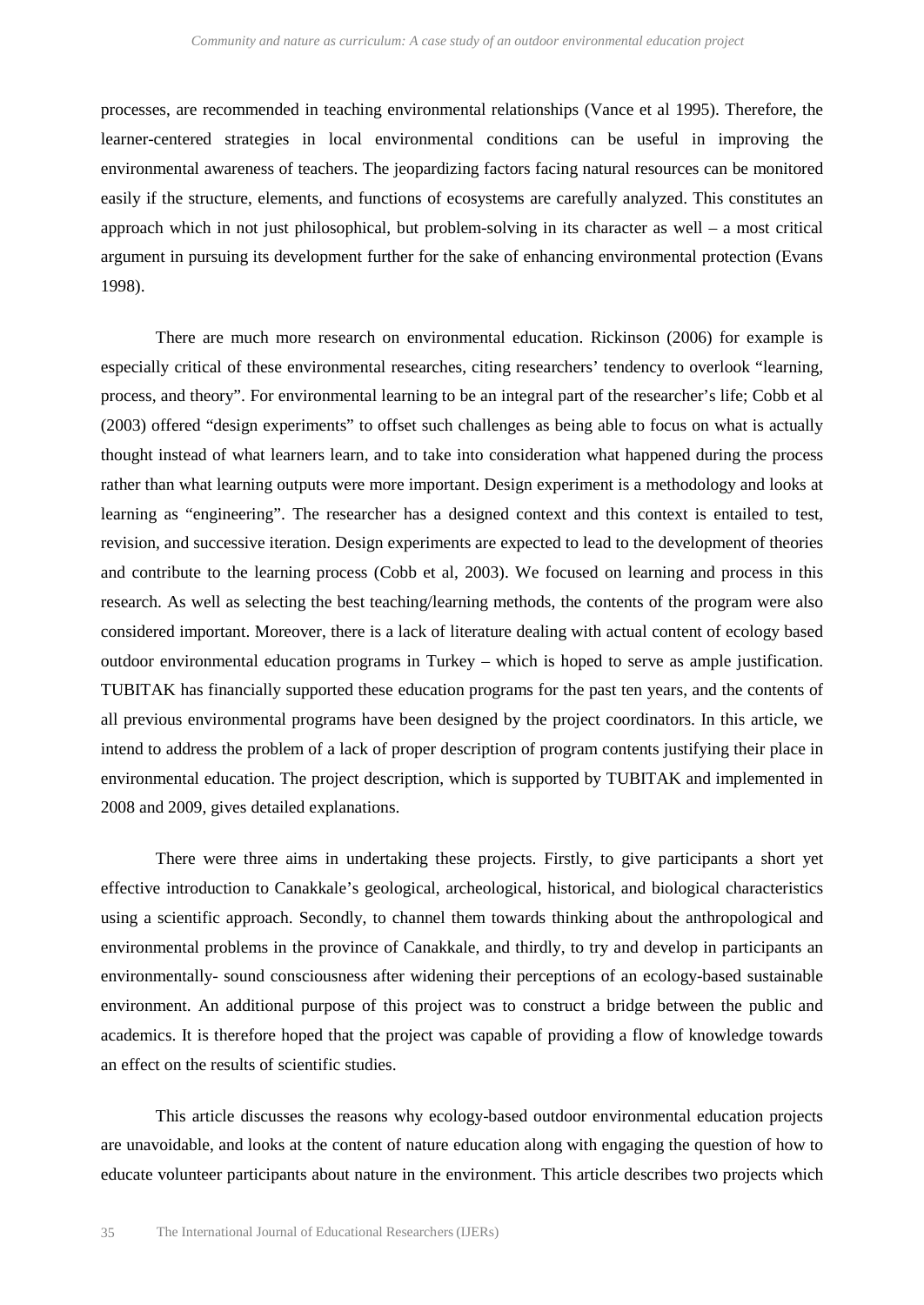were supported by TUBITAK and conducted in 2008 and 2009, coded 108B023 and 109B031, respectively.

#### **2. IMPLEMENTATION**

#### **2.1. Selection of participants (target group)**

Undergraduate BSc students, graduate students both at masters and doctorate level, along with teachers from primary through secondary schools of varying major branches (e.g. history, geography, etc.) were selected as the prospective participants in the program. Applications were made online.

Teachers were considered as the primary participants due to the fact of their ability to educate a wide range of students and the eventual common effect the project hoped to have on society. Research assistants and graduate students were considered with the hope of their becoming scientists in various institutions in the future. Overall, it was hoped to reach a wider audience through the applied education received by the participants.

The criteria for selecting these particular participants is that the target group was expected to learn the language of the local nature, to gain an effective understanding and insight into natural elements and their differing roles through the adoption of a scientific approach. The aim, therefore, was an analysis of the concept of an "ecosystem" and the development of a critical evaluation of current environmental problems. Teachers working in rural areas are accepted as having a higher educational level compared to the locals. Yet the teachers' knowledge of such issues as perception of the ecosystem, the balance of nature, the relationship between producers and consumers as well as decomposers, food cycles, biodiversity, and their importance in life is not complete since it tends to be too general, too theoretical, and overall superficial. Moreover, teachers are generally unaware of the local problems concerning the environment. Indeed, they are not even able to analyze the experience and knowledge brought forward by the grandparents of the village locals. For this reason, teachers tend to provide inadequate, superficial, and unconvincing answers to environmental problems. All the educators who participated in this project were employed at Canakkale Onsekiz Mart University, and almost all had studied the chosen field of study in those particular locations. Therefore, all lectures included in the study schedule directly related to scientific examples and results obtained in the area.

#### **2.2. Program content**

During preparation of activities, the understanding that people and products of humanity are elements of nature was accepted as an integral starting point of the project. To ignore the presence of humankind in nature is erroneous; moreover, to exclude the products of people from the ecosystems is conflicting with the concept of ecological integrity. From this point of view, the topics of the program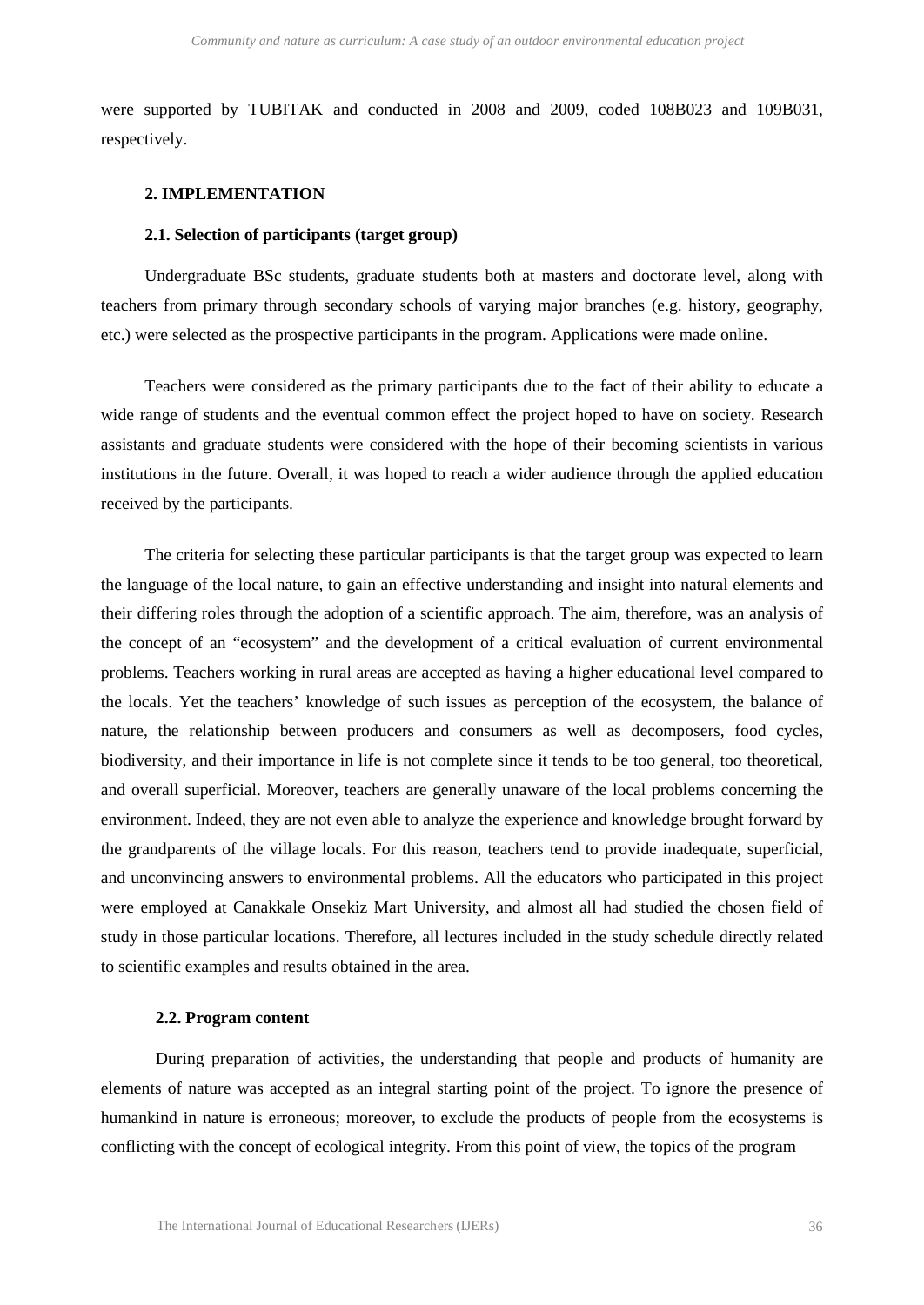were tailored as parts of a whole, and each was carefully selected in order to allow connections between the topics, thus forming a meaningful whole.

The program was based on "holistic" concepts in which an "ecosystem" is defined as a part of nature that forms connections like a web between biotic and abiotic elements. In other words, the program components were designed to take into consideration the ecosystem, and ecology that focuses on the structure and function of the ecosystem (Pickett et al 1994, Holling 1998, Maurer 1999, Korfiatis 2005).

1. All ecosystems have abiotic factors and knowledge of such abiotic factors is critical. The abiotic factors of ecosystems are: inorganic materials (air, water and calcium, magnesium, potassium, nitrogen and phosphorus contents of soil, etc.), organic materials (carbohydrates, proteins and lipid) and the physical characteristics (climate, temperature, lithosphere movements, geomorphology, etc.). In this project, activities related to abiotic factors and their importance for the ecosystems are as following:

A further component included in the program concerned humankind's place in the universe. Discussions took place on the following topics: Astrophysics and finding directions at night-time. Are we alone in the universe? How our planet is seen from space. Formation of the universe. The Big-Bang theory. How water came to earth. The history of the earth from its beginning. Is it possible or not for other life forms to exist in the universe? For the duration of one night, the locations of the main stars used to find directions were shown and the participants were tested on the information provided by the lecturer.

*Geological structure and history of Canakkale province*: Geological specifications of the Gallipoli and Biga peninsulas were introduced. Information about earthquakes, landforms, landslides, etc. was summarized in the field. Natural resources and non-renewable sources formed due to geological activities were emphasized, and problems and solutions with respect to utilization of such sources were discussed. Applied knowledge was emphasized. The section of road linking Canakkale city and Kucukkuyu village was studied on a field trip, and real life examples were observed.

*Geographical Information Systems applications and use of GIS in nature*: Positioning in the field and pinpointing locations in the field on a map was studied. GPS maps were constructed and explaining locations in relation to coordinates was carried out. Via this activity, participants were able to read the parts of ecosystems and their borders (Bednarz, 2004).

2. Biotic elements of ecosystems (producers, consumers and decomposers) are also important parts of life. These elements are not random in all ecosystems. Ecosystem richness is expressed with a diversity of biotic factors. Canakkale and its environs were introduced with specific emphasis on faunistic and floristic examples underlining biological richness and importance.

*Fauna of Canakkale and its environs*: Important vertebrates were introduced in the field. Specifically, vertebrate fauna and its importance to Turkey's biodiversity were emphasized.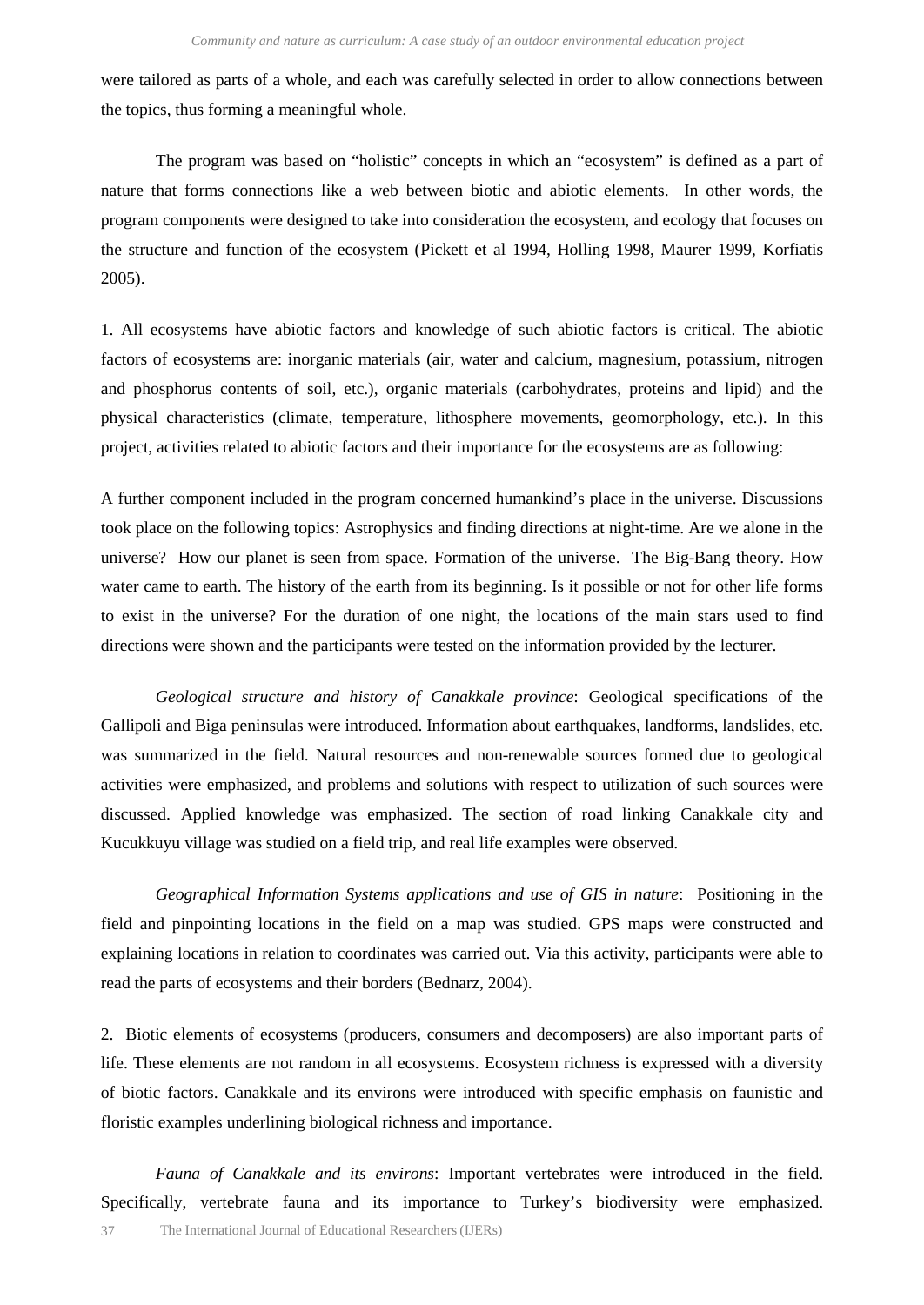*Endemic plants in Canakkale*: Plants endemic to Canakkale province were shown, endemic plant habitats were visited, and importance of biodiversity was underlined.

*Role of insects in protection of nature*: The era we live in can be termed the "Insect Era". The importance of insects for biological warfare and the role of insects in the protection of the balance of nature were emphasized. Relevant examples were given and participants gathered insect specimens using nets in the field.

3. In order to teach about nature, the area of study must include specific features. The natural features within the Canakkale provincial borders fit in well with this definition. The Agi Mountain, Canakkale Strait, Bozcaada Island, Karamenderes Stream, Can Lignite Open Pit Mine, and Dalak Stream on Mount Ida are special types of ecosystem areas. Even with more specific areas, such as Karamenderes Stream at Pinarbasi Bridge, Agi Mountain, and Ciger Lake turba area could be taken as parts of the ecosystem. Within this project, the forest ecosystem, stream ecosystem, and marine and coastal ecosystems were independently covered. Activities related to this topic were as follows.

*Water quality and aquatic organisms*: Fresh water macro vertebrates, their distribution according to different types of media, and their roles where they were seen were introduced to participants who collected samples, examined them under the microscope, analyzed water quality using basic titration devices, and discussed what they observed.

*Forest ecosystems, definition of vegetation and types*: Mount Ida and Agi Mountain, which show different vegetation stratification and microclimatic specifications, were also introduced to participants.

*Underwater and marine ecology*: Following the aims of the project, a lecture on the marine ecosystem was delivered. Marine ecosystems and coastal ecosystems, in addition to the connections between them, were discussed, and examples were given in order for participants to understand that the parts of the ecosystem are unique units. Furthermore, divers assisted the participants in navigating around a designated diving area in order for them to observe biodiversity.

*Importance of food supply from nature in Canakkale*: Milk from cows, sheep and goats is used in the production of the country-wide famous Ezine cheese. The animals living in this area are especially important because the nature of the milk they produce is affected by the climate as well as the flora of the area. For this reason, the richness of an ecosystem is indispensable from the point of human activities as well as the food supply.

4. The pressure on ecosystems caused by humans cannot be ignored. Humanity, as part of the ecosystem, impacts ecological integrity. Many examples, good and bad, were observed by the participants. By means of such observations, sensitivity to this issue was increased among the participants. The following activities were carried out as part of this theme.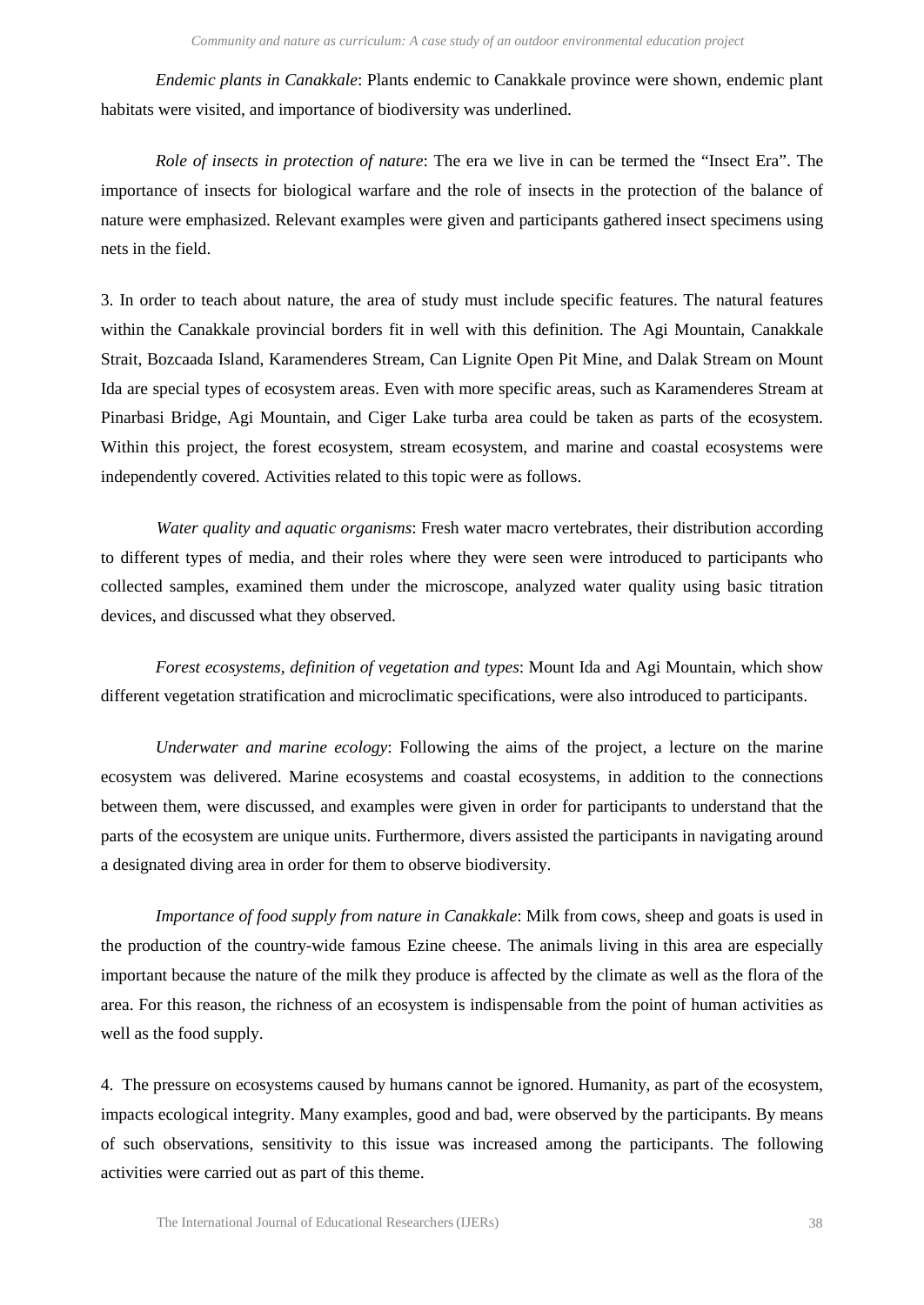*Naturally-occurring and human-enriched magnetism and environmental health*: Extremely low frequency (ELF) electromagnetic fields and their effect on public health are a topical issue nowadays. An electromagnetic field is generally observed around high voltage power lines and electric transformation stations. In addition, frequently-used home and work appliances, such as hairdryers, TV sets, solarium booths, etc. cause an electromagnetic field when they are in use, affecting the users and people nearby. Recently, the potential effects of the ultra low frequency of electromagnetic fields (EMF) on people have been recognized with increasing interest being shown in the interests of public health. Participants measured electromagnetic fields near wind turbines, electrical transformation stations, and similar places and observed the effects of ELF and EMF on biotic factors in the environment.

*Local bottled water factory and Atikhisar Dam*: In the past, almost all water resources were safe if there was no naturally-occurring contamination at or around water supply reservoirs. However, with increasing urbanization, motor vehicle traffic, and mechanization in agriculture and industrialization, both quantity and quality issues arose for water supplies. Many people avoid using tap water for their potable water needs. They prefer bottled water, despite the fact that plastic bottles cause another type of pollution if the empty plastic bottles are not collected and managed properly. Moreover, the carbon footprint of such marketed goods can be enormous if the bottled waters are transported from distant places. Some developed countries pride themselves on the quality of their tap water. For this project, a local example of a bottled water facility was shown, and the geology and basin, as well as water quality, were discussed. Atikhisar Dam nearby, which meets Canakkale's domestic, irrigation and industrial water needs, was also introduced to the participants.

*"Can 18 Mart" thermal power plant*: Water resources were discussed since one of the most important water consumers is power plants. The water resources of Turkey, water consumers, water supply sources, and natural and anthropological contamination factors that impact water resources and the development and management of water resources, with specific emphasis on groundwater sources, were summarized. The impact on the ecosystem of Can Lignite Open Pit Mine was observed and problems related with open pit mining were discussed. Human energy needs, and how much of the natural environment needs to be sacrificed to meet this energy demand was analyzed. Problems and solutions were discussed by the participants.

*Making compost from domestic organic waste*: Participants collected waste food material and obtained information about their physical and chemical properties, along with how to solve the solid waste problem in cities, where solid waste goes after it is deposited in garbage cans, and how to manage solid waste in urban areas. Yard and kitchen waste collected by the participants were composted using a plastic box and a small scale aeration pump. Participants periodically measured fundamental specifications of the compost mixture and at the end of their residence; they charted the measured changes during the composting process. Although this was only an experimental trial, it nevertheless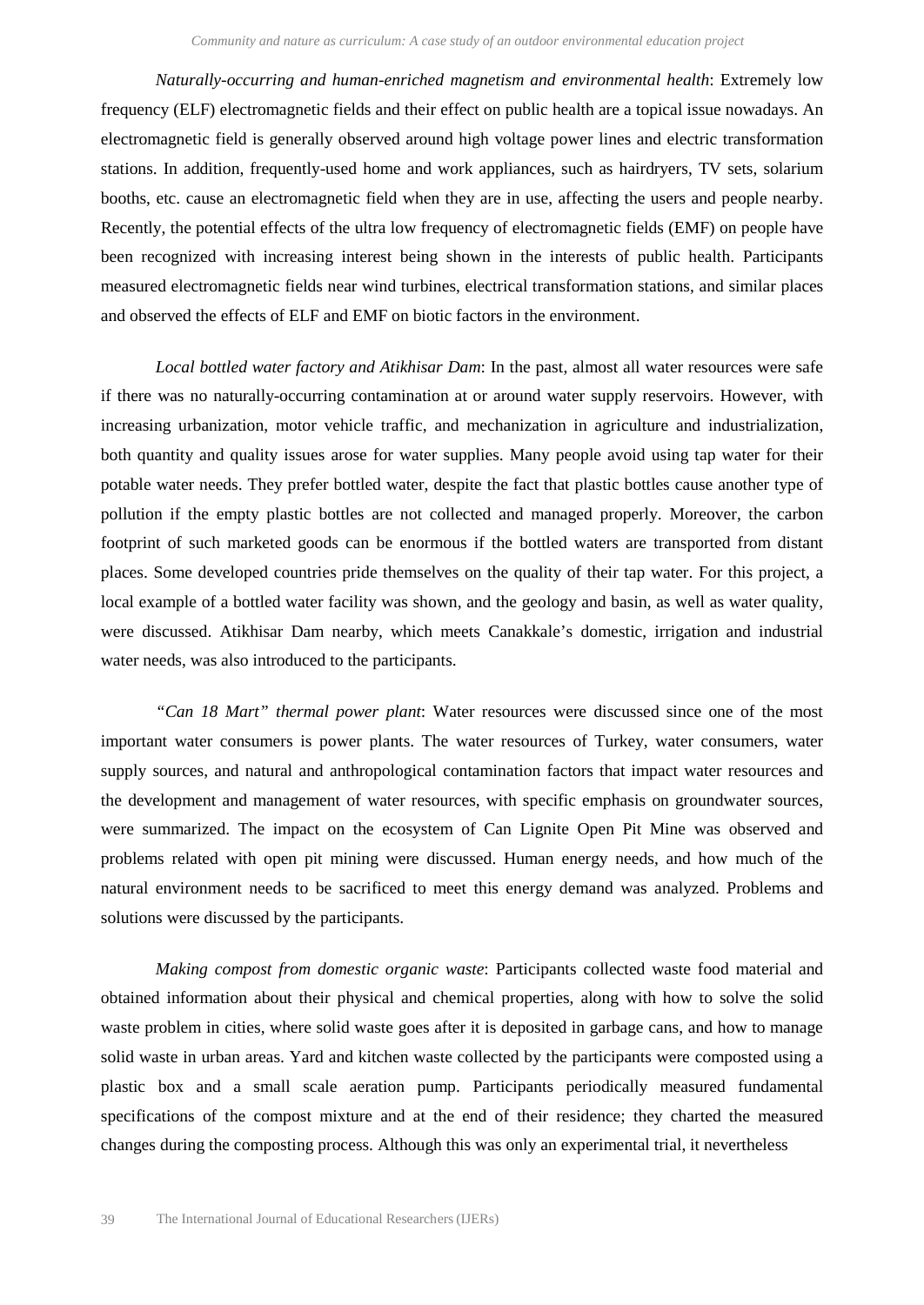possesses great practical potential on a much larger scale in the event of local administrators realizing the usefulness of composting as a waste management tool.

*Ethnobotany*: People have used herbs and plants in their lives from time immemorial. From ancient times up to the present, ethnobotany customs and traditions have been developed and people have made remedies, aromatics, teas, etc. from different plants. Since Mount Ida offers a great variety of plants, the use of such plants in ethnobotany was discussed giving real life examples.

*Troy National Park from prehistoric times to the present*: From 3000 BC onwards Troy has been an important human settlement. Mythology, archeology, and war for possession of natural resources are all important factors why so many people visit this site. There are similarities between the Trojan War and the Gallipoli Campaign during World War I. These two conflicts have provided academics with ample material for the study of this environment, such as why this area was settled and fought over and what connections can be made with the ecosystem of the area.

*Importance of Canakkale from historical perspective*: The Canakkale Strait and its importance during World War I for the Ottoman Turks and Australians-New Zealanders, as well as the British, French and Russians, were discussed. The area was visited and the role of having a common goal, instead of personal or individual goals, was emphasized.

*Development of national parks using protective and utilization measures*: The national parks of Turkey and in Canakkale were introduced and the importance of national parks and protected areas was emphasized. National parks play an important role in the preservation of the natural habitat. Other types of nature protection were also discussed. Protection and effective utilization of nature were underlined.

*Environmentally correct urban planning in Canakkale*: How Canakkale city urban structure was shaped by ecological elements was explained. The estuarine system, the city being at the narrowest part of the Canakkale Strait, the defense structures on both sides of the Strait and the style of pre-modern houses were discussed. The previous architecture and current architectural trends were compared and how to use the language of nature in construction was also discussed.

*Ecotourism*: A lecture was given on ecotourism, an alternative approach to tourism. The impact of tourism on the environment was discussed and positive and negative actions in the tourism industry were emphasized.

5. It is important to know the responsibilities, importance, and impact of people on ecosystem elements and connect such elements in order to analyze and produce solutions. For this reason, the analysis of nature, consideration of the human impact on elements of nature, and evaluation of unwanted consequences based on the impacts are all critical for developing personal sensitivity towards the protection of the environment. On this theme, interactive presentations prepared by the group's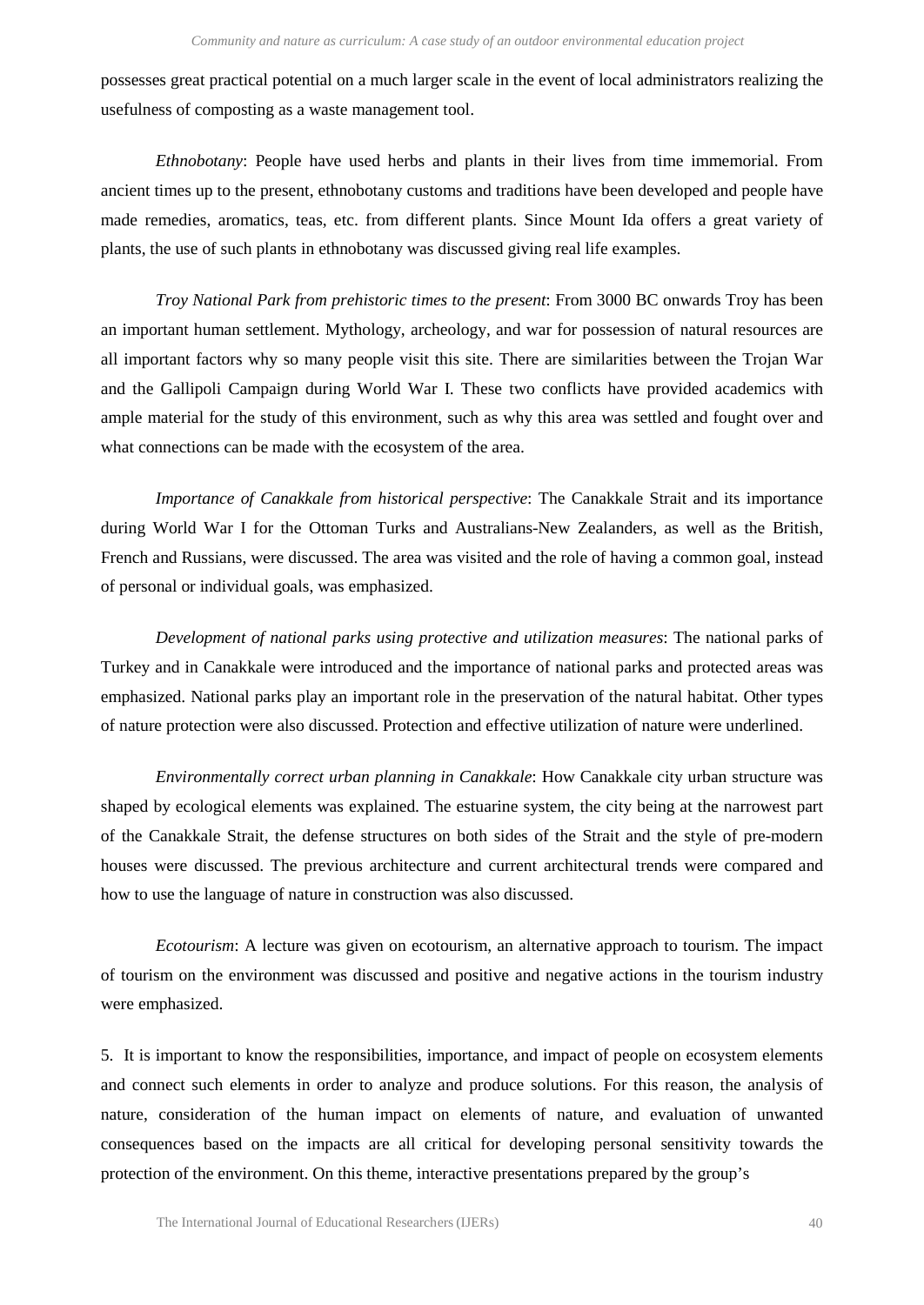participants were organized. These presentations proved the participants' past experiences had been enriched with what they had gained as part of this project. The activities in this step can be summarized as follows.

Discussions/ negotiations took place on the following issues. Our ecological footprints- How we lived 100 years ago, how we live now? "To be or not to be" is all that matters. How our lifestyle affects nature, how much environmental degradation can be attributed to human activities, and how we can find common solutions into everyday life. An average person's life 100 years ago was compared with an average person's life today in terms of production, life style, consumption, and other routine activities. Brainstorming on ideas and solutions as an alternative to the "self-centered" lifestyle ("everythingcentered" or "everything matters" life style) was performed.

#### **2.3. Learning-teaching methodology**

Traditional and structural learning and teaching techniques were adopted together. Studies performed by each lecturer were shaped to convey those given to the participants on a smaller, local scale. Many practical experiments (such as assessing water quality, measuring electromagnetic fields, etc.) were performed. In addition to observation and question-based teaching, techniques such as experiments and field trips (direct observation in situ) were extensively used. Furthermore, interactive presentations by the participants were expected to reflect a synthesis of their previous experiences and their gains during the project, despite it taking place within a short period. During preparation of the presentations, the participants were also expected to work closely together in teams to achieve the most successful results in order for the knowledge to be permanent. Duration of the project was ten days.

Value Added: During the field trips, some lectures were delivered at local (village) coffee houses in order to allow the participation of local inhabitants. In this way, it was aimed to give voice to the problems of the local environment on a specific issue or location. Moreover, it was found that the local residents participated lively with their ideas, experiences to the discussion. Both group participants and local residents at the villages visited together discussed the problems and developed solutions to such problems.

#### **2.4. Evaluation processes**

CIPP (Stufflebem, 2003) model was used for evaluation. Qualitative and quantitative tools have been developed, and applied in order to make evaluations on the effectiveness of the project, along with the development of processes and products. The used tools and methods for data collection are as follows:

- 1. Questionnaires completed by participants prior to and upon completion of the activities proposed to measure effectiveness of the program.
- 2. Participants were asked to fill an observation form every two days.
- 3. All the activities were recorded as visual and auditory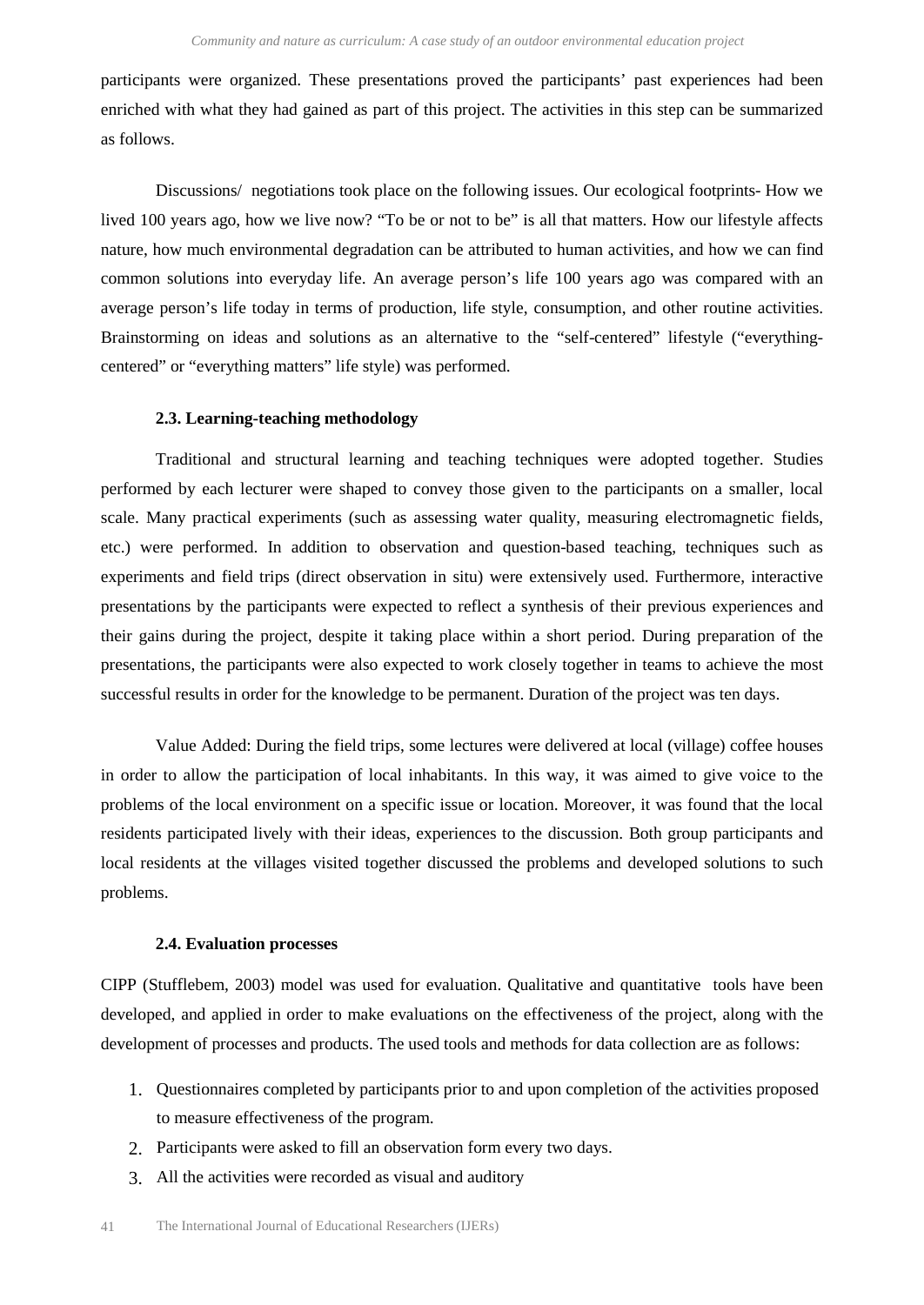- 4. The participants directed to write reflective composition about their expectation at the beginning and end of the project.
- 5. The project assistant recorded case studies about environmental attitudes of participants during the project.
- 6. Evaluation meeting among participants and trainers were implemented at the end of the project. Participants were asked to rate the effectiveness of the project.

The collected data was analized in both qualitative and quantitative terms (Karasar, 2003, O'Donoghue, and Punch, 2004, Yıldırım and Şimşek, 2006). In addition, the participants were asked to make interactive group presentations and these documents were used in qualitative analyses.

#### **3. CONCLUSIONS**

In recent years, parallel to the increase in environmental problems, the number of environmental education programs on improving awareness on nature and natural resources has increased. Formal educational programs, scattered in the syllabus of various lessons such as Science & Technology and Geography, are implemented in primary and secondary schools in Turkey. However, these related subjects taught in different lessons are inadequate for efficient learning, and even lesser with regards to the creation of a positive attitude and behavior (Lidstone and Williams, 2006). Similarly, as well as primary school teachers, many secondary school teachers lack enough experience about teaching nature as a result of their exposure to traditional educational programs in their academic lives (Lugg  $\&$  Slattery, 2003; Moseley et al, 2002). This fact increases the value of conducting a program such as was implemented in Canakkale. We tried to focus on learning and process by design experiment. There were a few more ecological and cultural subjects in program design. We took into consideration intrarelationship and interrelationship of subjects.

Many teachers were eager to protect the environment and classify themselves as being environmentalist, yet many of them did not command sufficient knowledge of the integrity between the language of nature and the environment and cause-effect relationships. The role of the teacher is undoubtedly *the* important factor in education. The program outlined in the current study focuses on teachers and young academicians, who are, or are going to be, supervising teachers in the future. Thus future environmentalists will have accurate scientifically-based knowledge and experience in order to protect, defend and teach about nature – thanks to projects such as the one discussed in this article.

One of the positive feedbacks of this project was some participants' contacting their respective trainers in order to get more information on a particular subject following application. One of the negative outputs of this project was the reproach of participants concerning difficulties in memorizing their learning due to the intensity of the program. The program format comprised at least three ten day application processes in more than one occasion. There are many sensible people who have insight into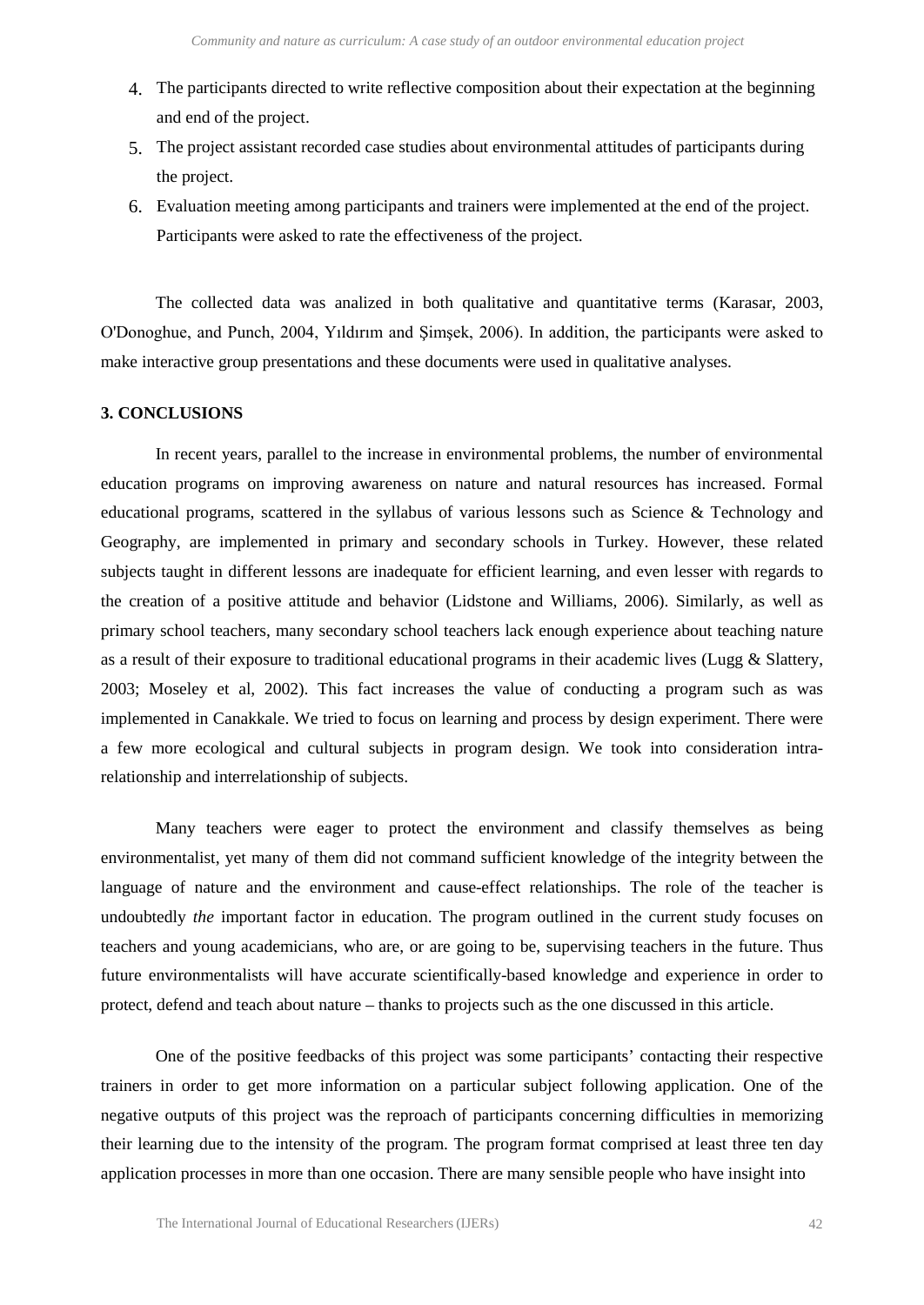the role and impact of nature on the earth. Nevertheless, most of them do not know exactly how sustainable usage of natural resources is implemented in real life. Therefore, ecology-based outdoor education programs might play an important role to increase environmental awareness, to be part of nature itself. People then could help protect nature and our future existence. The findings of this project are expected to spread over a large area with a training program with the aim of contributing towards the protection of nature.

Hands-on practical studies combined with field trips are the most common methods being used to teach about the environment (Storksdieck et al. 2005, Bowen and Roth 2007). Ecology-based outdoor education supports a constructive approach because the students configure new knowledge using previous experiences (Lockman 2006). Nature is a most suitable and unlimited knowledge source for teaching in every sense. Possessing a great variety of flora and fauna elements and many unique ecosystems, Turkey is of considerable geographical importance compared to many European and Asian countries. This project focused only on Çanakkale province and used a small part of the resources there to teach about nature. We hope this and similar projects (started as a result of the personal support of Dr. Sancar Ozaner at TUBITAK) prove pioneering for the sustainable usage of natural sources in terms of transferring knowledge to the public. Today, there are more than ten different ecology-based outdoor educational projects throughout the country that are supported each year by TUBITAK. Moreover, we can also encounter examples of NGO-funded nature education projects supported by private participants (not just by TUBITAK) in Turkey. This is an indicator that environmental awareness is growing in Turkey. It can be said that, on a limited scale so far, ecology-based outdoor education programs in Turkey have succeeded in realizing their objectives.

#### **REFERENCES**

Booth, P.R., Sinker, C.A. (1979). The Teaching Ecology in Schools*. Journal of Biological Education*, *13(4):* 261-66

Bowen, G. Michael, R., Wolff M. (2007). The Practice of Field Ecology: Insights for Science Education. *Research of Science Education*, 37: 171- 187.

Evans M. McK. (1998). Children Can Make a Difference: Using a Problem Solving, Action Oriented Approach to Environmental Education. New Horizons for Learning. Available at: <http://www.newhorizons.org/strategies/environmental/evans.htm> (accesssed 13 September 2010).

Hale M. (1986). Approaches to ecology teaching: The educational potential of the local environment. *Journal of Biological Education, 20 (3):* 179-84.

Hama, A.M., Sansone, A., Seitz, J., Stötrer, M. (2006). *Headwater Resources and Headwater Hazards: Perspectives from Environmental Education. Case Study Galtür, Austria*. In: Environmental Role of Wetlands in Headwaters, 181-206..Krecek, J. and Haigh, M. S (editors) Springer. 354 p.

Karasar, N.(2003). *Bilimsel araştırma yöntemleri*. Nobel Yayın Dağıtım, Ankara

Heilman, E.E. (2007). *(Dis)locating Imaginative and Ethical Aims of Global Education. 83-104.* Roth K and Gur-Zeév, I. (editors). Education in the Era of Globalization (Volume 16). Springer, Dordrecht, The Netherlands. 249 p.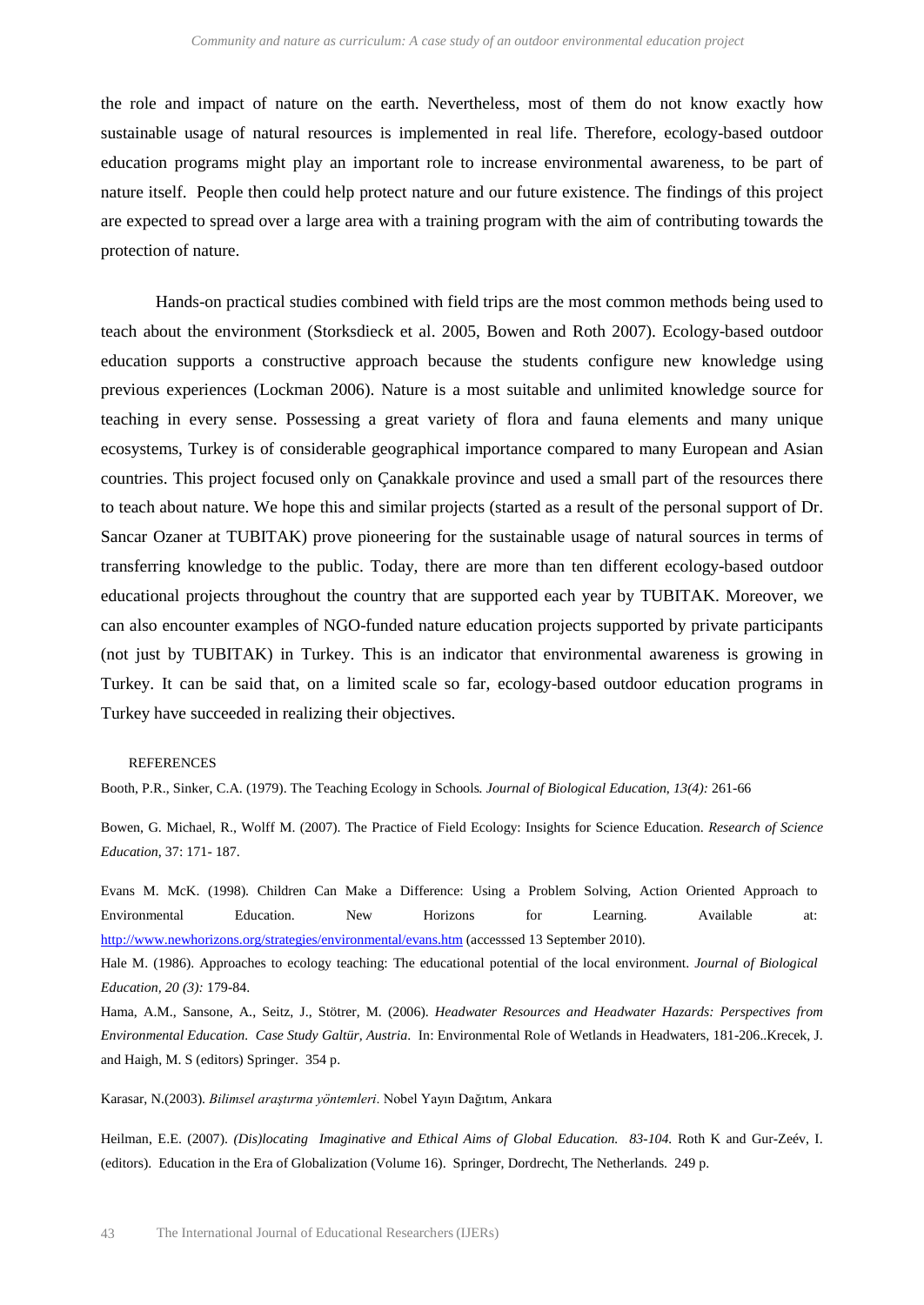Holling, C. S. (1998). Two cultures of ecology, Conservation Ecology, Available at: www.consecol.org/vol2/iss2/art4 (accessed 13 September 2010).

Karabacak, E. (2002). *Ağı Dağı (B1 Çanakkale) Çevresinin Florası*. ÇOMU Fen Bilimleri Enstitüsü Yüksek Lisans Tezi.

Korfiatis, K. J. (2005). Environmental education and the science of ecology: exploration of an uneasy relationship. *Environmental Education Research,* 11(2): 235 - 248.

Lave, J. (1988). *Cognition in practice: Mind, mathematics, and culture in everyday life*. Cambridge, UK: Cambridge University Press.

Lidstone, J. and Williams, M. (2006). *Researchig change and changing research in geographical education.* Lidstone, J. and Williams, M. (editors). Geographical Education in a Changing World. Past Experiences, Current Trends and Future Challenges. Springer, Dordrecht, The Netherlands. 1-18pp., 250 pages total.

Lockman, K. L. (2006). *The development, pilot, and evaluation of an on-line course titled nres 410/610 teaching about the environment outdoors.* Master of Science Natural Resources environmental Education and Interpretation College of Natural Resources University of Wisconsin.

Maurer, B. A. (1999). (Ed.). *Ecological complexity: the macroscopic perspective*. Chicago, IL, University of Chicago Press.

Nikel, J. and Reid, A. (2006). *The role of responsibility in making sense of education for sustainable development: notes from a tri-country study of student teachers' understanding(s) of education, sustainable development and ESD* In Bildung für eine nachhaltige Entwicklung Aktuelle Forschungsfelder und –ansätze. Rieβ, Werner and Apel Heino (Editors), VS Verlag für Sozial Wissenschaften, Wiesbaden, pages 51-67, total 200 pages.

O'Donoghue, T. and Punch, K. (2004). *Qualitative dducational research in action: doing and reflecting.* RoutledgeFalmer pub. Yıldırım A, Şimşek H. (2006). *Sosyal bilimlerde nitel araştırma yöntemleri*. Seçkin Yayıncılık.

Ministery of Eductaion, Secondary School Programs, 2011b, http://ogm.meb.gov.tr/programlar.asp, 02.06.2011.

Ministery of Eductaion, Primary School Programs, 2011a, [http://iogm.meb.gov.tr/pages.php?page=program,](http://iogm.meb.gov.tr/pages.php?page=program) 20.09.2011.

UNESCO (1977) International Conference on Environmental Eductaion, Final Report, Tbilisi 14-26 October 1977, [http://www.gdrc.org/uem/ee/EE-Tbilisi\\_1977.pdf,](http://www.gdrc.org/uem/ee/EE-Tbilisi_1977.pdf) 20.09.2011.

Rickinson, M. (2006) Researching and understanding environmnetal learning: hopes for the next 10 years. Environmntal Eductaion Research, Vol 12, No 3-4, pp 445-457.

Cobb, P., Confrey, J., diSessa, A., Lehrer, R. & Schauble, L. (2003) Design Experiments in Research. Eductaional Research, 32 (1), p 9-13.

Stufflebem, Daniel L., The CIPP Model for Evaluation, in International Handbook of Educational Evaluation, Part I (Ed. Thomas Kellagan, Daniel L. Stufflebeam, Lori A. Wingate). Kluwer Academic Publishers, Netherlands, 2003.

Storksdieck, M., Ellenbogen, K., Heimlich, E. J. (2005). Changing minds? Reassessing outcomes in free- choice environmental education. Environmental Education Research, 11 (3), 353- 369.

Tilbury, Daniella (1995). Environmnetal education for sustainability: Defining the new focus of environmnetal eduvation in the 1990s. Environmnetal Education Research, Volume 1, Issue 2, 195-212.

Okur, E., Yalcin-Ozdilek, S., Sahin, C. (2011) The Common Methods Used In Bıodıversıty Educatıon By Prımary School Teachers (Çanakkale, Turkey). Journal of Theory and Practice in Eductaion, 7 (1), 142- 159. [http://eku.comu.edu.tr/index/7/1/eokur\\_syozdilek\\_csahin.pdf,](http://eku.comu.edu.tr/index/7/1/eokur_syozdilek_csahin.pdf) 20.09.2011.